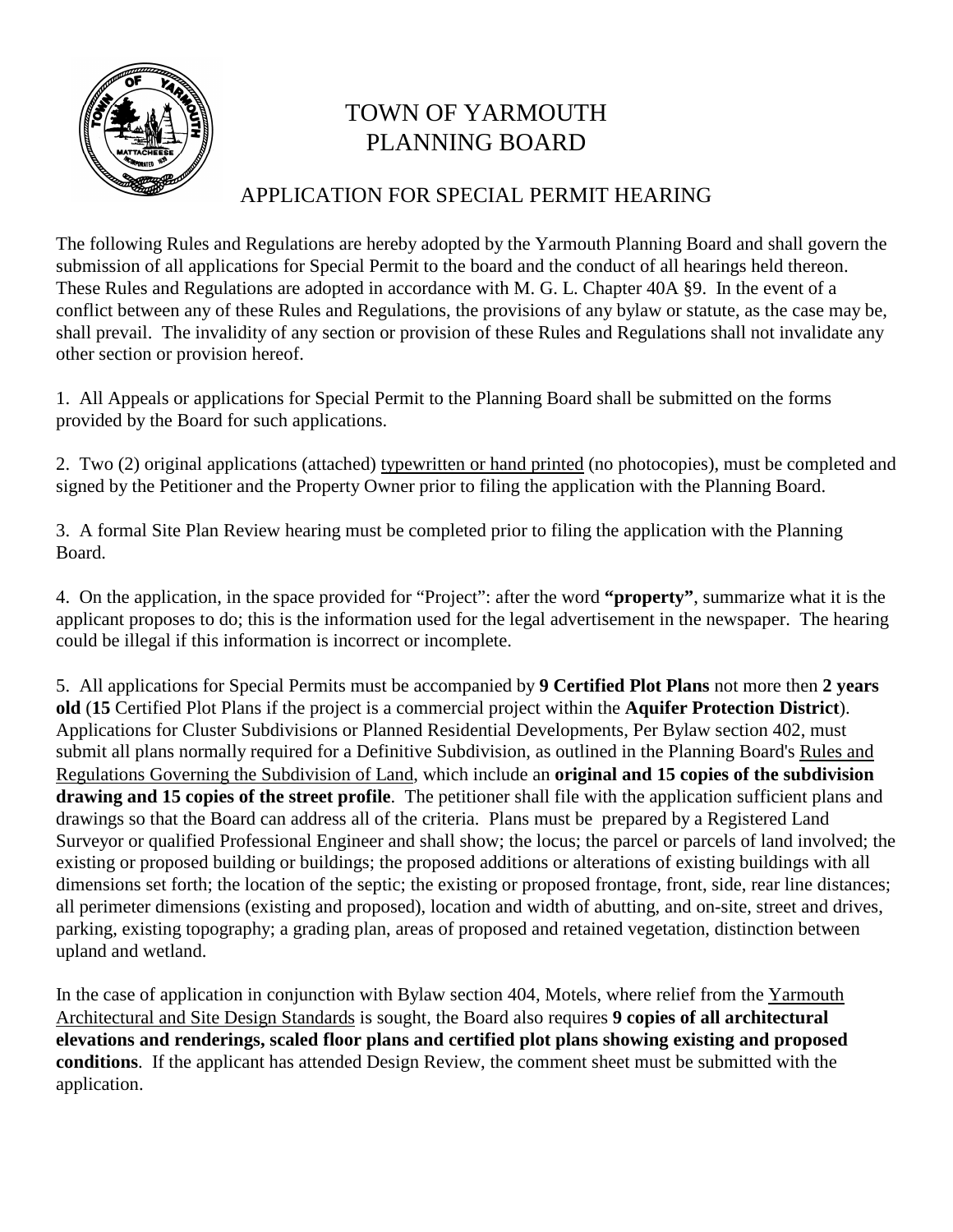The Board may, at its discretion, waive these requirements or request additional material considered necessary for its review of the application. Extra copies of the plans will be disposed of after the hearing unless otherwise requested.

6. For all applications for Special Permits, the applicant shall provide the current Assessor's Map and Lot Number for the property which is subject of the petition, and accompanied by a list, by the current Assessor's map & lot Number, of the abutters (see assessors Certification for Abutters List attached).

7. All applications for Special Permits must be accompanied by a filing fee of \$200.00, plus postage costs of \$5.00 per abutter. Postage charges will be determined by multiplying the number of abutters times \$5.00, which is the current cost for two required mailings. Applicants shall pay the actual cost for the required legal advertisements.

8. Hearings (max. 4) shall be held by the Board on the first and third Wednesday of each month at 5:30 p. m. or at the call of the Chairman or Acting Chairman in the Yarmouth Town Offices 1146 Route 28 South Yarmouth, or at such other place as the Chairman or Acting Chairman may from time to time designate.

9. Hearings shall be held in accordance with M. G. L. Chapter 39, §23A-23C and shall be open to the public except at such times as the Board, by majority vote, shall vote to go into Executive Session in accordance with provisions of M. G. L. Chapter 39, §23A.

10. The Board may, in a particular case, waive strict compliance with the requirements of these Rules and Regulations when, in the judgment of the Board, such action is in the public interest and not inconsistent with the Zoning Enabling Act or the Zoning Bylaws of the Town of Yarmouth.

#### **CONDITIONS**

The Planning Board approval shall not be granted unless the applicant demonstrates that no undue nuisance, hazard, or congestion will be created and that there will be no substantial harm to the established or future character of the neighborhood, or of the town. In addition, on approval of a Special Permit under Bylaw section 404, the Planning Board must find that the project meets the purpose and objectives of the Yarmouth Architectural and Site Design Standards.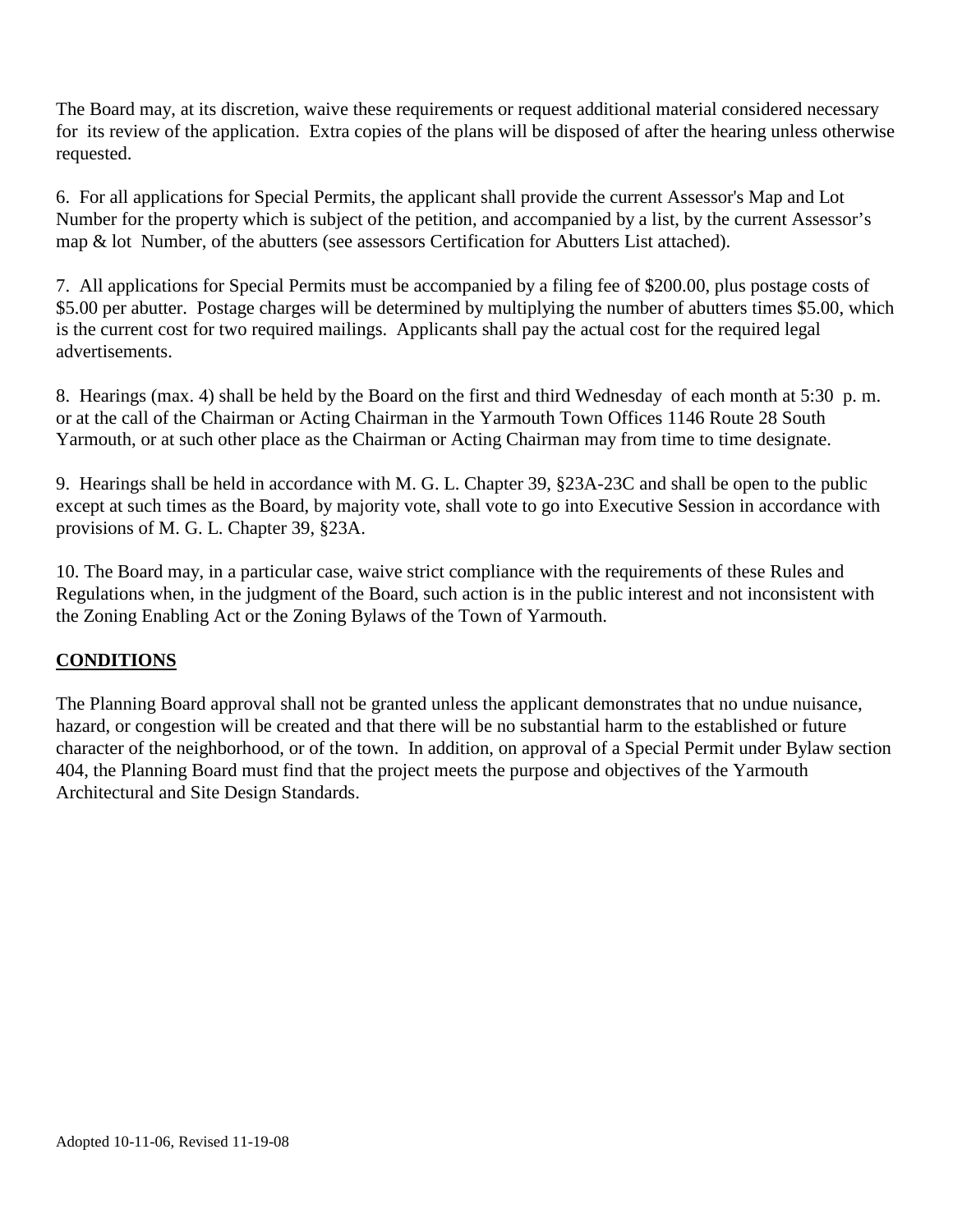

# TOWN OF YARMOUTH PLANNING BOARD

## APPLICATION FOR SPECIAL PERMIT HEARING

| Staff Use Only:                                                       |                                                                                                                                                                                                 |
|-----------------------------------------------------------------------|-------------------------------------------------------------------------------------------------------------------------------------------------------------------------------------------------|
| <b>Planning Board Appeal#:</b>                                        | Hearing Date:                                                                                                                                                                                   |
|                                                                       | $\Box$ 2 copies of this application and \$200, plus postage for mailings to abutters (at \$5.00 per address). The<br>applicant must pay actual cost for the required legal advertising.         |
|                                                                       | $\Box$ Certified Plan Submitted (15 copies for §402 applications, 9 copies for §404 applications)                                                                                               |
|                                                                       | $\Box$ Architectural Plan(s) and Landscape Plan(s) Submitted, 9 copies, for §404 applications only)<br>$\Box$ Certified Abutters List Submitted (abutters to abutters within 300 feet of locus) |
|                                                                       | □ Site Plan Review Comment Sheet Submitted □ Design Review Comment Sheet Submitted                                                                                                              |
| <b>Owner-Applicant</b> (Please Print):                                |                                                                                                                                                                                                 |
| Full Name (including d/b/a)                                           |                                                                                                                                                                                                 |
| (Address)                                                             | (zip)<br>(Telephone Number)                                                                                                                                                                     |
|                                                                       | and is the (check one): $\Box$ Owner $\Box$ Tenant $\Box$ Prospective Buyer $\Box$ Other Interested Party                                                                                       |
|                                                                       |                                                                                                                                                                                                 |
| <b>Property:</b> This application relates to the property located at: |                                                                                                                                                                                                 |
|                                                                       | which is also shown on the new Assessor's Map:                                                                                                                                                  |
|                                                                       | Zoning District:                                                                                                                                                                                |
| <b>Project description:</b>                                           |                                                                                                                                                                                                 |
|                                                                       |                                                                                                                                                                                                 |
|                                                                       | <b>RELIEF REQUESTED:</b> The applicant seeks the following relief from the Planning Board:                                                                                                      |
|                                                                       | SPECIAL PERMIT under Yarmouth Zoning Bylaw, §<br>1991 or a use authorized upon Special Permit in the<br>"Use Regulation Schedule", §202.5, as Use Code (use space below if needed).             |
|                                                                       |                                                                                                                                                                                                 |
|                                                                       |                                                                                                                                                                                                 |
|                                                                       |                                                                                                                                                                                                 |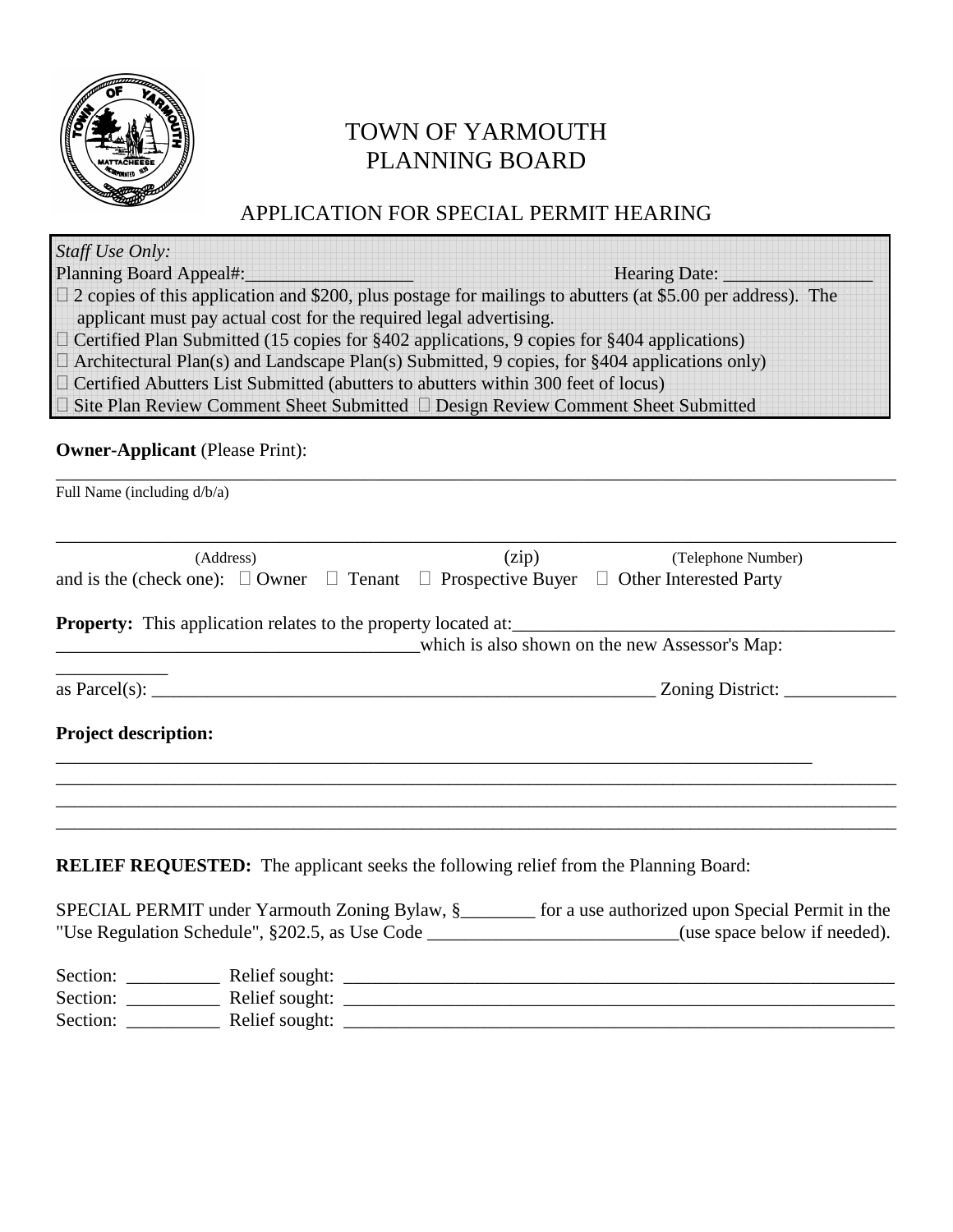**ADDITIONAL INFORMATION:** Please use the space below to provide any additional information which you feel should be included in your application:

\_\_\_\_\_\_\_\_\_\_\_\_\_\_\_\_\_\_\_\_\_\_\_\_\_\_\_\_\_\_\_\_\_\_\_\_\_\_\_\_\_\_\_\_\_\_\_\_\_\_\_\_\_\_\_\_\_\_\_\_\_\_\_\_\_\_\_\_\_\_\_\_\_\_\_\_\_\_\_\_\_\_\_\_\_\_\_\_\_\_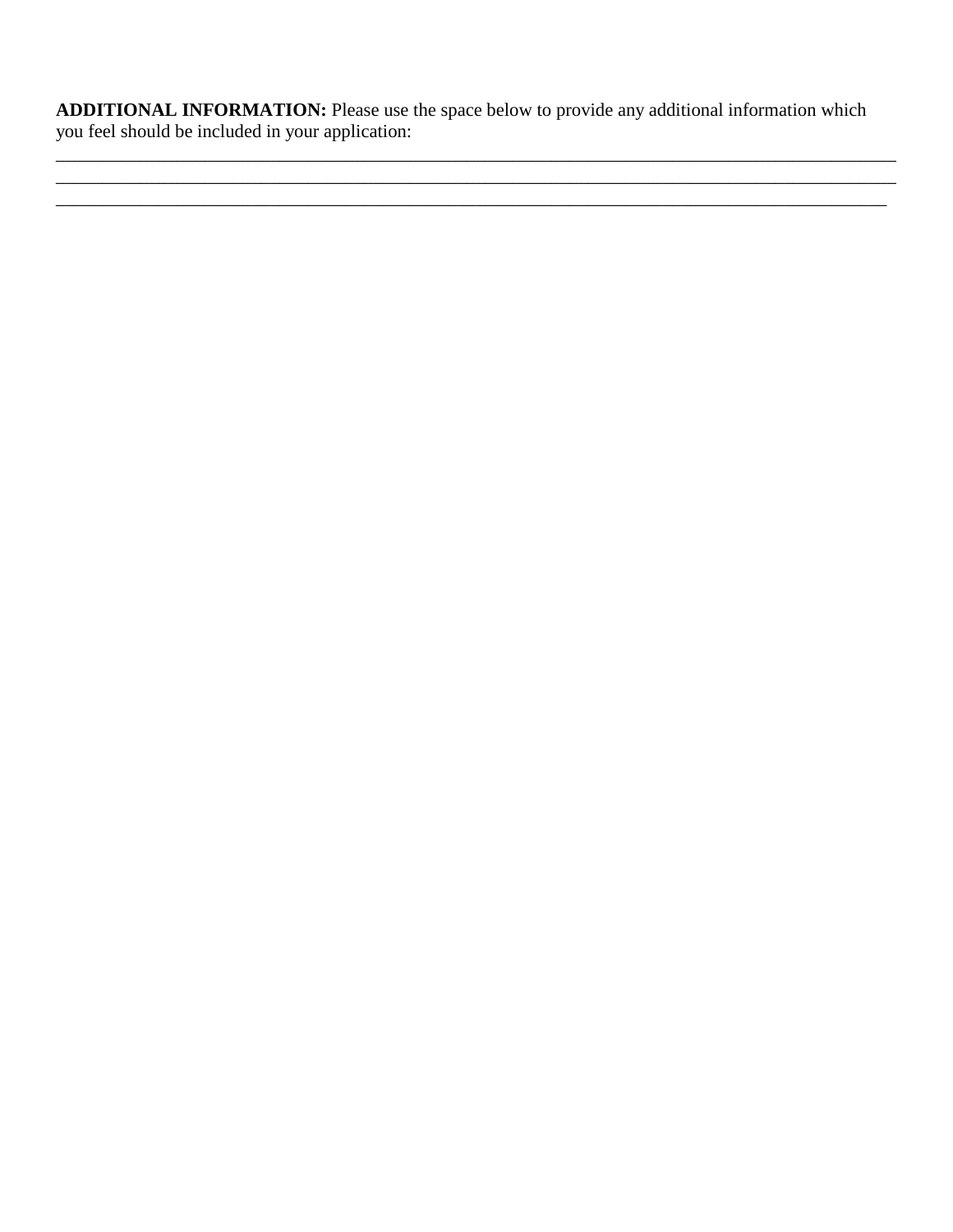### **FACT SHEET**

(Please Print)

|                                                                                                                                                                                                                                          | (Full Name)              |                        |
|------------------------------------------------------------------------------------------------------------------------------------------------------------------------------------------------------------------------------------------|--------------------------|------------------------|
| (Address)                                                                                                                                                                                                                                |                          | (Telephone Number)     |
| How long has the owner had title to the above property: Book: Book: Page:                                                                                                                                                                |                          |                        |
|                                                                                                                                                                                                                                          |                          | (Give title reference) |
|                                                                                                                                                                                                                                          |                          |                        |
|                                                                                                                                                                                                                                          |                          |                        |
|                                                                                                                                                                                                                                          |                          |                        |
|                                                                                                                                                                                                                                          |                          |                        |
| Is this property within the <b>Aquifer Protection Overlay District:</b> $\Box$ Yes $\Box$ No                                                                                                                                             |                          |                        |
| Have you completed the required formal site plan review?                                                                                                                                                                                 | $\Box$ Yes $\Box$ No     |                        |
| Other Department(s) Reviewing Project: Indicate the other Town Departments which are/have/or will review                                                                                                                                 |                          |                        |
| <b>Repetitive Petition:</b> Is this a re-application: _______ If yes, do you have Planning Board Approval?________                                                                                                                       |                          |                        |
| <b>Prior Relief:</b> If the property in question has been the subject of prior application to the Planning Board, indicate the<br>date and Appeal number(s) and other available information, include a copy of the decision(s) with this |                          |                        |
|                                                                                                                                                                                                                                          |                          |                        |
|                                                                                                                                                                                                                                          |                          |                        |
| Applicant's /Attorney /Agent Signature                                                                                                                                                                                                   | <b>Owner's Signature</b> |                        |
| Address:                                                                                                                                                                                                                                 |                          |                        |
|                                                                                                                                                                                                                                          |                          |                        |
| <b>Building Commissioner Signature</b>                                                                                                                                                                                                   |                          |                        |